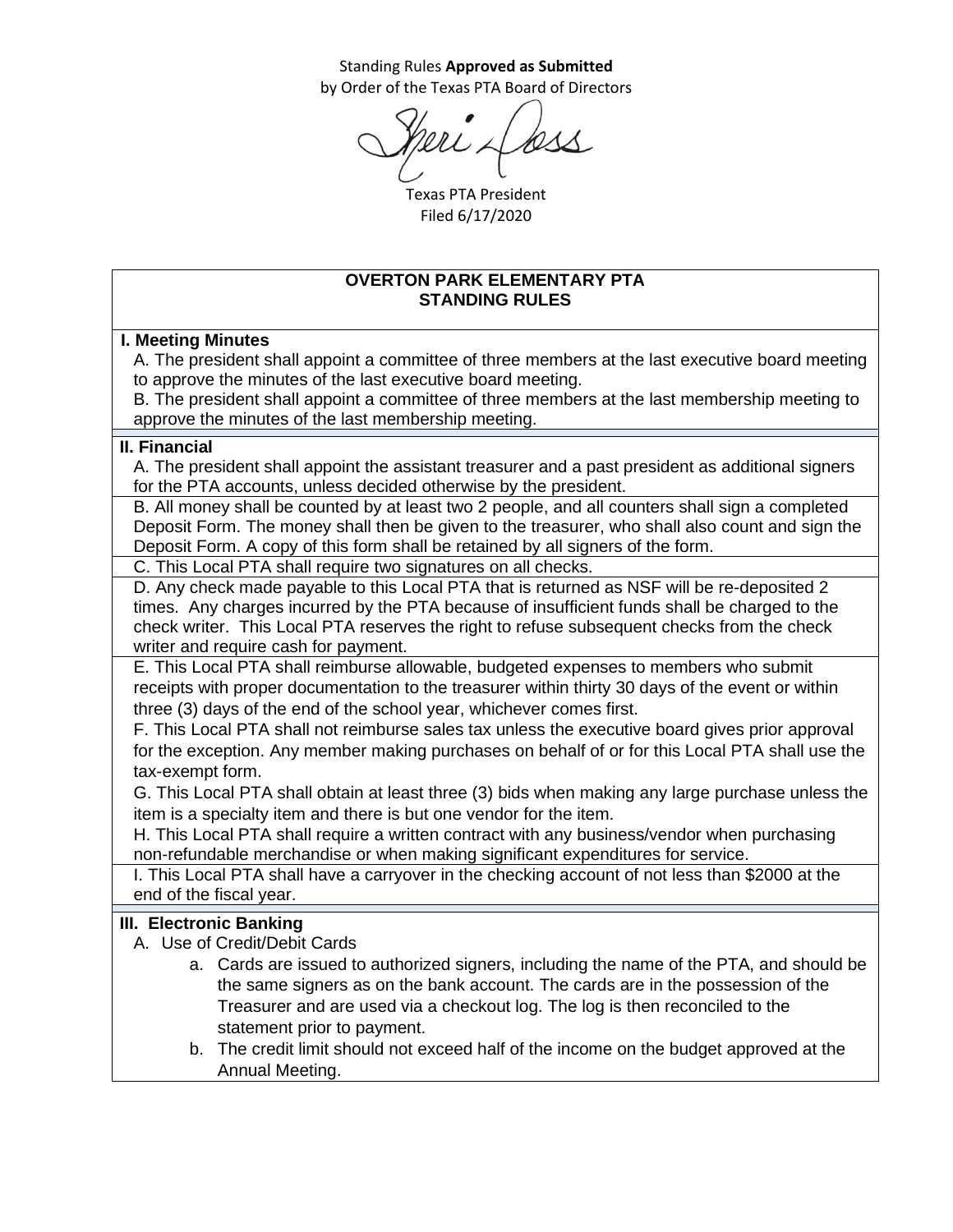- c. Prior to use of the credit or debit card, a funds request should be completed and submitted. Following the purchase, the receipt should be given to the Treasurer and attached to the funds request.
- d. No cash transactions will be allowed (ATM, cash back, etc.)
- e. A change in signer on the checking account will require a change in signer on the credit card, and a financial reconciliation shall be performed. This applies when fraud or misuse of the card has been discovered.
- f. If card is lost or stolen, the account must be reconciled.
- B. Online Statement Review
	- a. Banking and credit card statements may be reviewed online. The non-signer bank statement reviewer must print a copy of the statement to be signed once reviewed and give the signed copy of the bank statement to the Treasurer.
- C. Online Account Access
	- a. Password for online accounts should be changed:
		- i. at least once a year,
		- ii. when there is a change in signer, or
		- iii. when there is a financial reconciliation.
	- b. The Treasurer and President should have full access, and if possible, the additional authorized signers and non-signer bank statement reviewer should have read-only access.
	- c. PTA accounts cannot link to any individual accounts.
	- d. No transfers of any kind should be allowed including wire transfers from account to account.
- D. ACH/Electronic Payments
	- a. One-time payments to the following are allowed by ACH or eCheck.
		- i. Texas PTA
		- ii. Texas Comptroller for sales tax remittance
		- iii. AIM for insurance policy renewal
	- b. Wire transfers are not allowed. Proper documentation should still be followed including signed check request forms and any other required documentation.
	- c. All expenditures (other than escrowed items) must be budgeted.
- E. Recurring Payments
	- a. Recurring payments for PTA expenses must be set up to be deducted directly from the bank account. At the first Membership meeting of the year, a motion would be made to approve the recurring payment.
- F. Online Payment Collection Systems
	- a. The PTA membership must approve the use of an online payment collection system.
	- b. The online payment collection system (web-store, etc.) must be in the PTA's name.
	- c. Associated fees are budgeted as an expense line item and must be accounted for and reported on the financial statement. The PTA must ensure that they are checking for these fees often to ensure that the financial statement is accurate.
	- d. All revenue must be accounted for and reported in every financial report in the budgeted income category.
	- e. Bank reconciliations must occur on a monthly basis, and should a manual transfer be required from the third-party processing company, documentation of the transfer should be filed with the bank reconciliation.
- G. Accepting Payment by Credit Card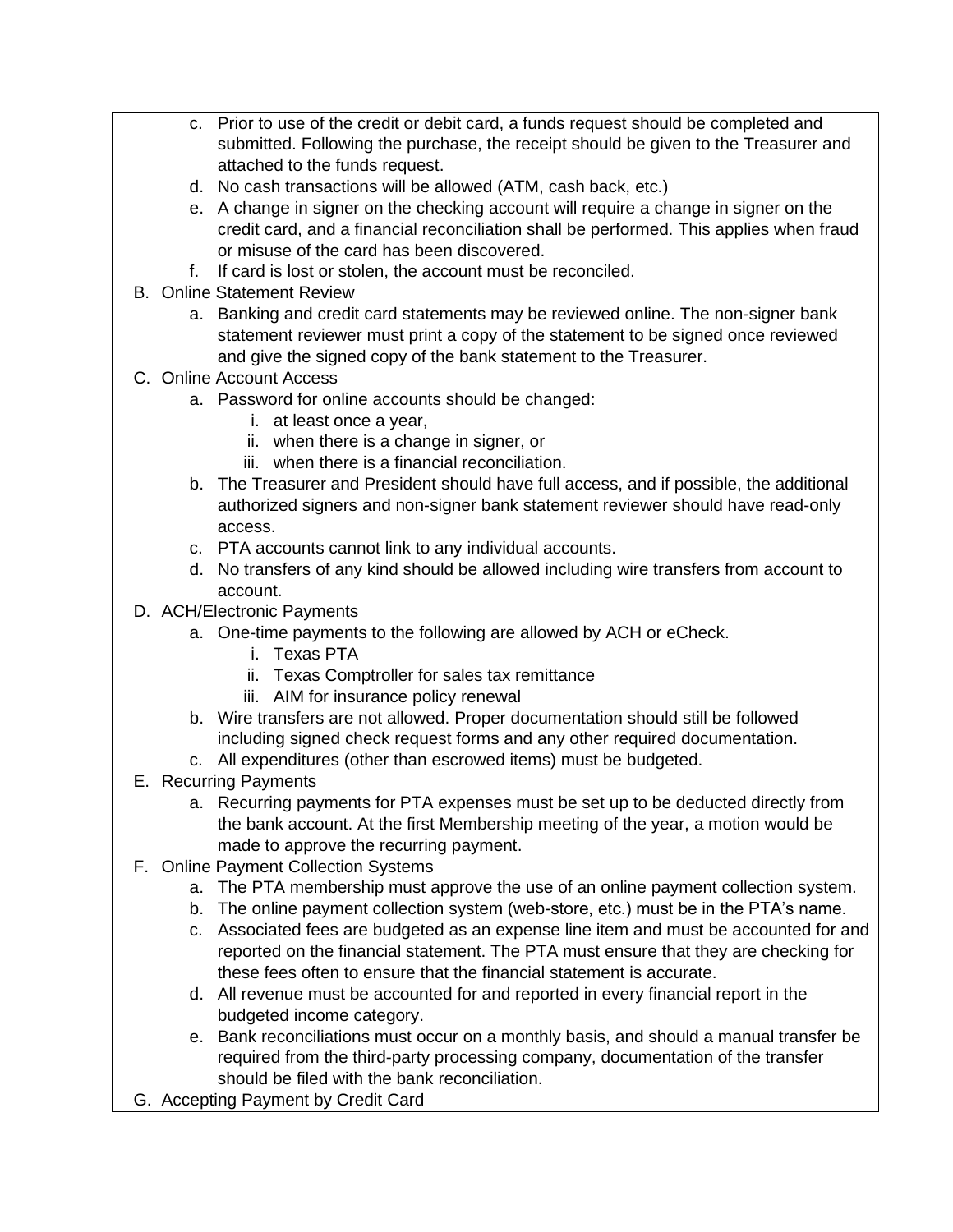- a. The third-party processing company (PayPal/Square) account must be in the PTA's name.
- b. Third-party processing company (PayPal/Square) statements must be clear with detailed and accessible on a real-time basis. The PTA must have immediate access to know who has paid, the purpose of the payments, and the expected cash transfer amount.
- c. The third-party processing company (PayPal/Square) must be Certified Compliant with the Payment Card Industry Data Security Standards (PCI DSS). Reference the Discover, MasterCard, and Visa list of Compliant Service Providers before the PTA signs the agreement.
- d. Third-party deposits are processed the same as a traditional bank deposit.
- e. Proper documentation is required for each deposit.
- f. The documentation need not have counters' signatures as you are receiving a bulk deposit.
- g. Document on the deposit form the amount of the deposit and which budget lines are impacted.
- h. Attach a copy of the online transaction to the deposit form.
- i. For daily deposits, a weekly summary of the deposits may be documented on a single deposit form.
- j. Associated fees are budgeted as an expense line item and reported on the financial report.
- k. For swiped transactions, the PTA will receive training from your third-party processing company on handling cards that do not read correctly.
- l. Card numbers must not be written down for any reason. Only swiped transactions that are immediately authorized (via internet or phone access) will be accepted.
- m. The PTA will not swipe or store transactions for later settlement.
- n. Disputes
	- i. PTA will confirm with the third-party processor that only the PTA Treasurer may confirm a refund to the customer. Confirming a refund requires the same approvals and documentation as required for a request for a check to be issued for disbursement.
	- ii. The authorized refund must be recorded in the check registry prior to withdrawal.
	- iii. The third-party processing company must provide the PTA guidance on challenging a disputed payment.
	- iv. Any challenge of payment must be responded to promptly and accurately.
	- v. If merchandise has not already been provided, goods and services will be withheld until the dispute is cleared.
	- vi. If the dispute is not resolved favorably, treat this action in the same manner as a nonsufficient funds check.

## **IV. Bonding and Insurance**

- A. The following insurance shall be purchased annually by this Local PTA:
	- 1. Commercial General Liability
	- 2. Professional Liability (Directors and Officers Liability)
	- 3. Fidelity Bond (Crime)
	- 4. Inland Marine (Business Personal Property)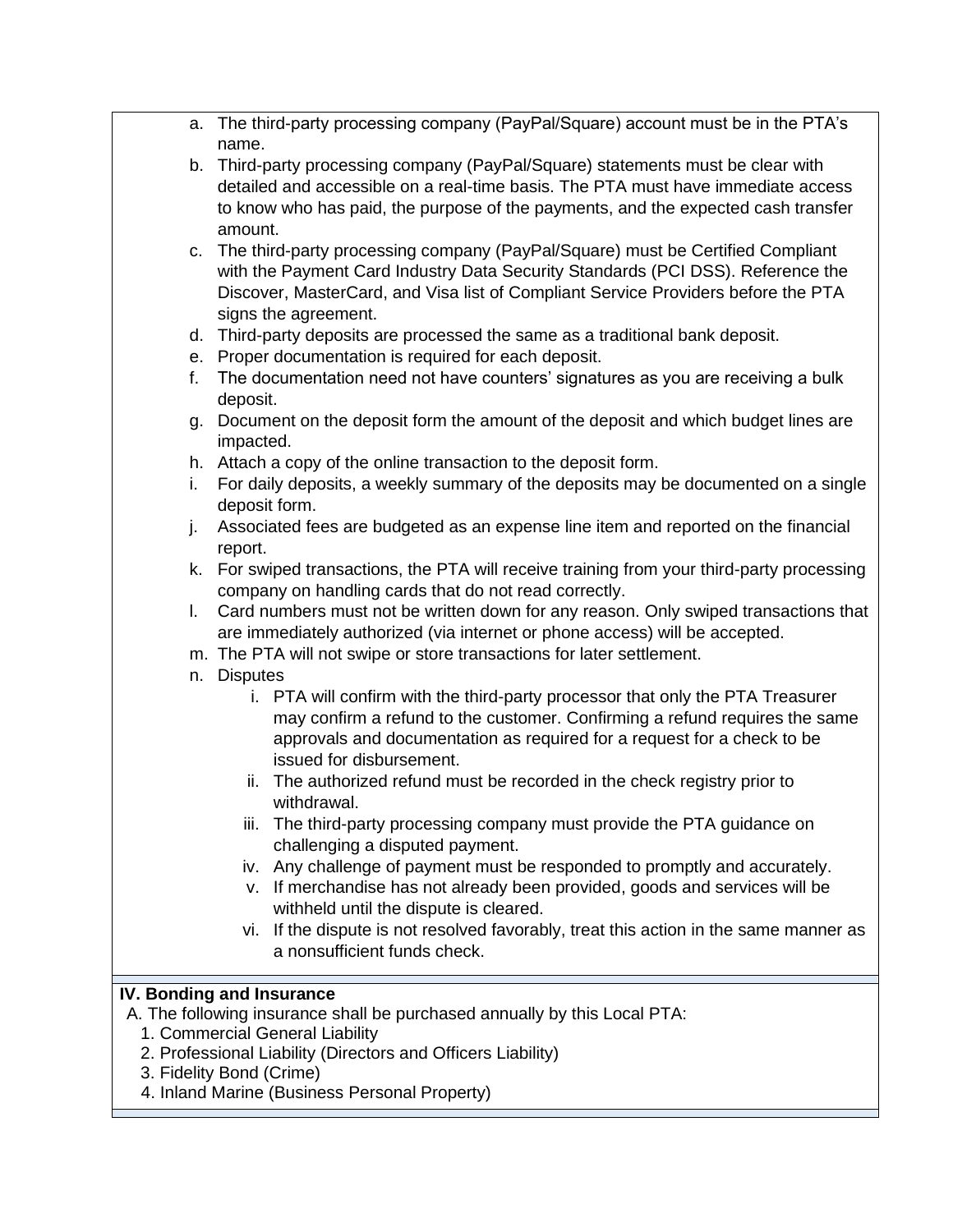# **V. Condolences**

Condolences expressed by this Local PTA shall be at the discretion of the president and member serving in the Owl Outreach position.

## **VI. Additional Officer Duties**

- A. 1<sup>st</sup> Vice President of Room Representatives
	- 1. Secure a room representative(s) for each homeroom
	- 2. Coordinate the projects of the homeroom representatives
	- 3. Report the needs of the rooms to the Executive Board
- B. 2<sup>nd</sup> Vice President of Volunteers
	- 1. Serve as the overall coordinator of all volunteer activities
	- 2. Assist the president in the organization of the parent packet
	- 3. Keep an accurate record of all volunteer hours
	- 4. Assist the president and principal with the coordination of all volunteer opportunities at the school
	- 5. Recruit, train, and schedule volunteers to assist in the office
- C. 3<sup>rd</sup> Vice President Membership
	- 1. Coordinate and run membership enrollment campaign
	- 2. Compile and accurate, alphabetical list of the members enrolled with dues paid
	- 3. Coordinates payments through the treasurer to pay all dues (local, state, and national)
- D. 4<sup>th</sup> Vice President Programs
	- 1. Present program section of the meetings
	- 2. Shall have a planned program for parents and/or students at least 3 times/year; these can be coordinated with general meetings or planned on separate dates; keeping in mind the needs of this association and Overton Park Elementary School.
	- 3. Plans should be presented to the executive board for approval
	- 4. Maintain and supply the PTA Parent Resource Center

## **VII. Standing Committee Chairs**

The standing committee chairs of this Local PTA shall be:

- 1. They shall form committees from the general membership to help plan and execute the designated tasks
- A. Book Fair
	- 1. Plan and Coordinate annual Book Fair with Librarian
- B. Carnival Finance
	- 1. Coordinate carnival, work with treasurer on finance issues for the carnival
- C. Carnival Grounds Arrangements
	- 1. Shall plan and execute the layout of carnival activities
- D. Community Receipts
	- 1. Shall coordinate and promote the programs of local and national companies who donate a percentage of sales to the school
	- 2. Shall coordinate the purchase and distribution of school supplies.
- E. Communications
	- 1. Compile and distribute Overton Park news via email/eblast
	- 2. Issued weekly or on an as needed basis
- F. Directory
	- 1. Coordinate compilation and printing of directory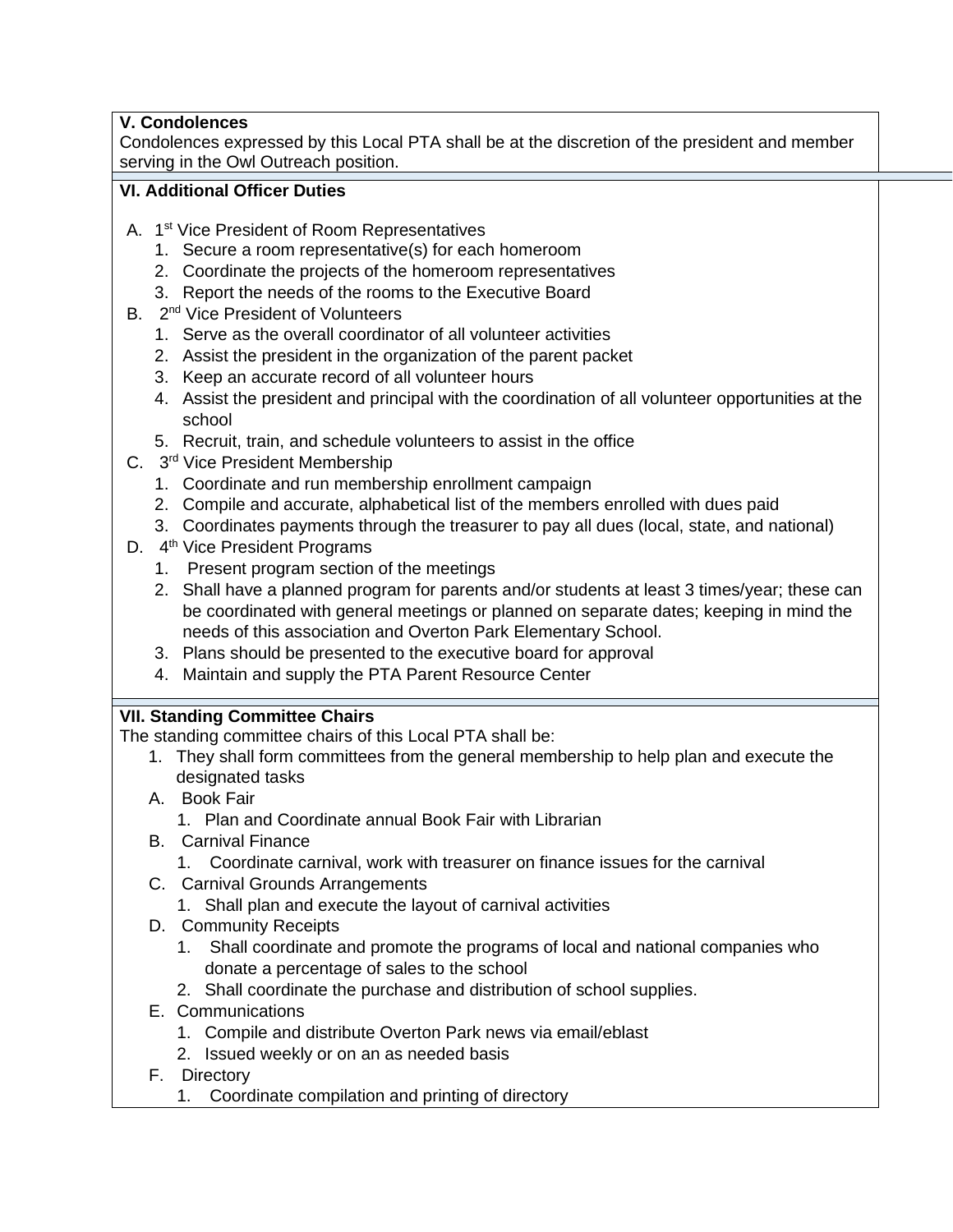- G. Donor Relations
	- 1. Assists all event chairs in fundraising efforts and maintains a working relationship with donors.
	- 2. Maintain a donor database to streamline future fundraising efforts
- H. Enrichment Program
	- 1. Plan and manage the after-school enrichment program.
	- 2. Coordinate instructors and volunteers
	- 3. Conduct class registration and provide program oversight
- I. Fall Fundraiser
	- 1. Plan and execute fall fundraiser
- J. Field Day
	- 1. Help coordinate field day with PE/Health teacher for third through fifth grade.
- K. Fifth Grade Activities
	- 1. Coordinate special events for fifth grade, including promotion
	- 2. Work closely with committees and principal and fifth grade teachers on special events, and community volunteer events.
	- 3. Create fifth grade memory book
- L. Fine Arts Day
	- 1. Plan, organize, and execute Fine Arts Day
	- 2. Work with committees and principal on volunteers and logistics
- M. Grounds
	- 1. Maintain landscaping of school grounds including pots and gardens
	- 2. Serve as the liaison between businesses that do grounds work on the school
- N. Historian/Yearbook
	- 1. Keep a history of the PTA
	- 2. Coordinate the layout and sale of the yearbook
	- 3. Ensure all school events are photographed by committee member
- O. Hospitality
	- 1. Responsible for providing refreshments at PTA meetings and social activities
- P. Legal Advisor
	- 1. Reviews all new proposed contracts and agreements to protect the interest of the PTA
- Q. Library Volunteers
	- 1. Recruit, train, and schedule volunteers for the library
	- 2. Work with the librarian to execute
- R. Owl Outreach
	- 1. Send condolences on behalf of this Local PTA in coordination with the president
- S. POPS (parents on the playground)
	- 1. Recruit and schedule volunteers to assist on the playground for kindergarten and first grade
	- 2. Coordinate popsicles in the park event for incoming kindergarteners
	- 3. Organize treasure box and lost and found
- T. Pyramid Liaison
	- 1. Keep Overton Park informed of decisions and event involving McLean Middle School and Paschal High School
- U. Running Club
	- 4. Work with PE teacher to coordinate and schedule the Overton Park Running team
- V. Science Lab Curriculum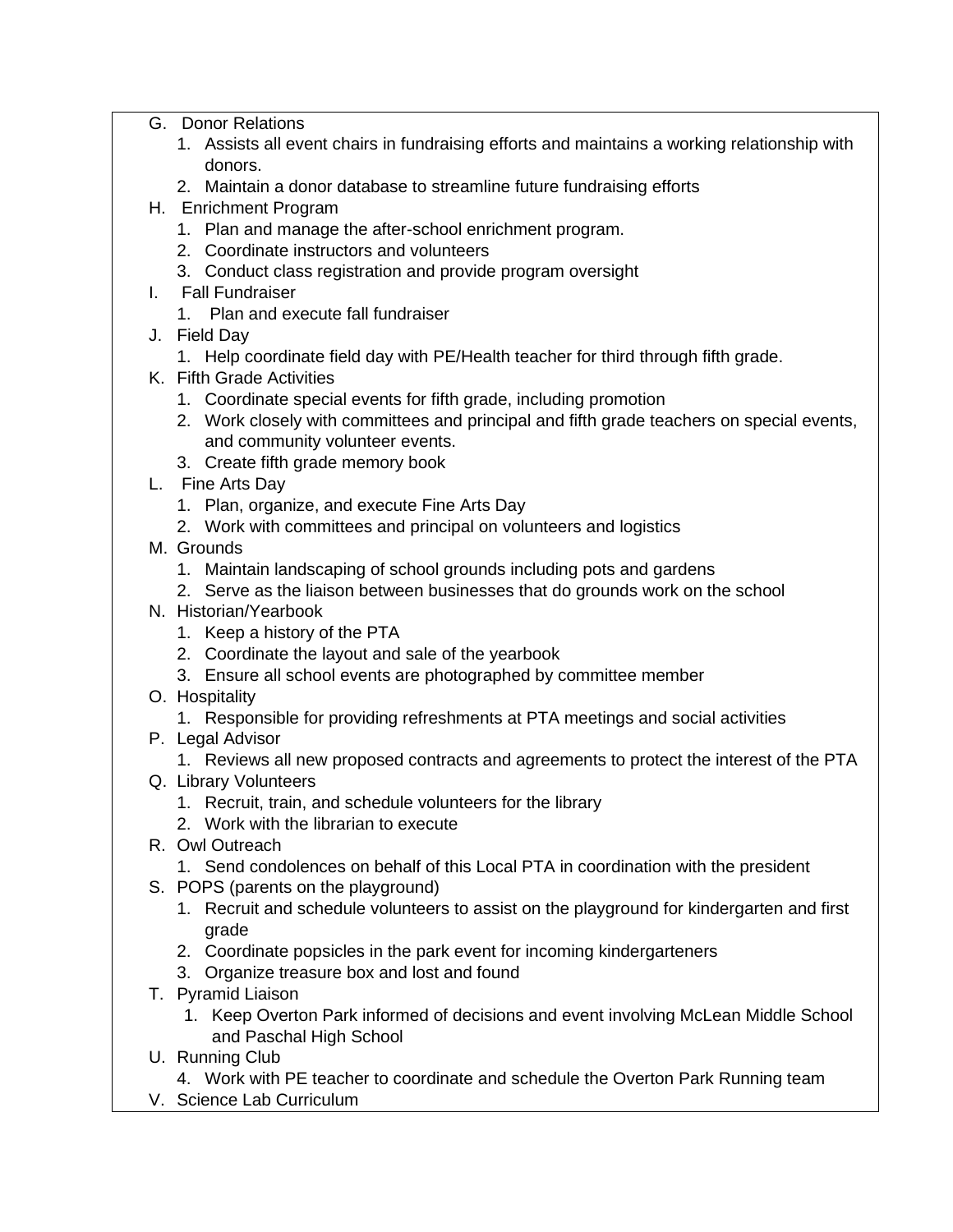- 1. Assist kindergarten through second grade faculty in planning science lab curriculum.
- 2. Recruit supply leads for the assigned grade level to assist with supplies and set-up before each lab.
- 3. Purchase supplies and equipment as needed
- 4. Review curriculum for 7 science labs for the assigned grade level
- 5. Test all experiments prior to lab day
- 6. Remain on campus during the assigned grade's lab to assist with teaching, answering questions, and clean up.
- W. Science Lab Volunteer
	- 1. Recruit, train, and schedule volunteers for the science lab
	- 2. Be responsible for getting all information on labs to volunteers
- X. Special Projects
	- 1. Coordinate with principal and Fort Worth Independent School District to implement school and grounds improvements
- Y. Spirit Shop
	- 1. Shall order and sell spirit items for the school
- Z. Spring Fundraiser Arrangements
	- 1. Shall plan and execute all aspects of the spring fundraiser
- AA.Spring Fundraiser Finance
	- 1. Shall coordinate solicitation of items for the spring fundraiser
- BB.Teacher Appreciation
	- 1. Shall create and implement monthly recognition of all teachers and staff
- CC. Treasurer Assistant
	- 1. Assist the treasurer
	- 2. Attend finance committee meetings and prepare minutes
	- 3. Coordinate cash room during carnival
	- 4. Serve as a liaison for fundraiser chairs
	- 5. Coordinate document gathering for any Financial Reconciliations.
- DD. UIL
	- 1. Works with the faculty UIL advisor to coordinate student participation and coaching in UIL events by encouraging student interest, recruiting coaches, and providing recognition for both students and coaches.
- EE. Visiting Author
	- 1. Shall plan and execute visiting author programs with the librarian.
- FF. Website
	- 1. Shall maintain the PTA website.
	- 2. Shall provide updates to the President and Principal for approval before posting.

# **IX. Duties of Other Executive Board Positions**

- A. Council Delegate
	- 1. Attend Fort Worth Council PTA meetings
	- 2. Inform the board of pertinent issues, meetings, or special events.